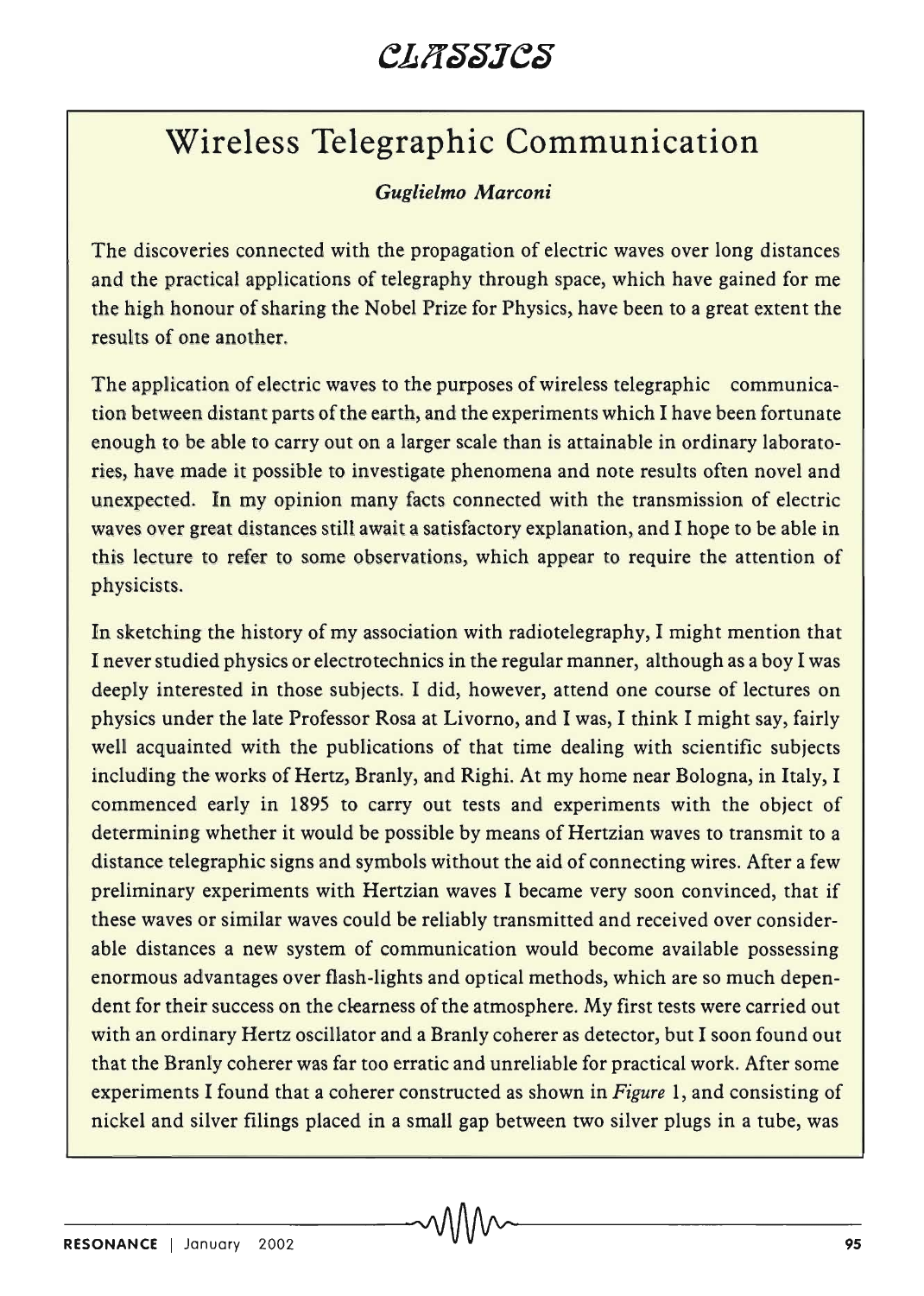

remarkably sensitive and reliable. This improvement together with the inclusion of the coherer in a circuit tuned to the wavelength of the transmitted radiation, allowed me to gradually extend up to about a mile the distance at which I could affect the receiver.

Another, now well-known, arrangement which I adopted was to place the coherer in a circuit containing a voltaic cell and a sensitive telegraph relay actuating another circuit, which worked a tapper or trembler and a recording instrument. By means of a Morse telegraphic key placed in one of the circuits of the oscillator or transmitter it was possible to emit long or short successions of electric waves, which would affect the receiver at a distance and accurately reproduce the telegraphic signs transmitted through space by the oscillator. With such apparatus I was able to telegraph up to a distance of about half a mile.

Some further improvements were obtained by using reflectors with both the transmitters and receivers, the transmitter being in this case a Righi oscillator. This arrangement made it possible to send signals in one definite direction, but was inoperative if hills or any large obstacle happened to intervene between the transmitter and receiver.

In August 1895 I discovered a new arrangement which not only greatly increased the distance over which I could communicate, but also seemed to make the transmission independent from the effects of intervening obstacles. This arrangement *(Figures* 2 and 3) consisted in connecting one terminal of the Hertzian oscillator, or spark producer, to earth and the other terminal to a wire or capacity area placed at a height above the ground, and in also connecting at the receiving end one terminal of the coherer to earth and the other to an elevated conductor.

I then began to examine the relation between the distance at which the transmitter could affect the receiver and the elevation of the capacity areas above the earth, and I very soon definitely ascertained that the higher the wires or capacity areas, the greater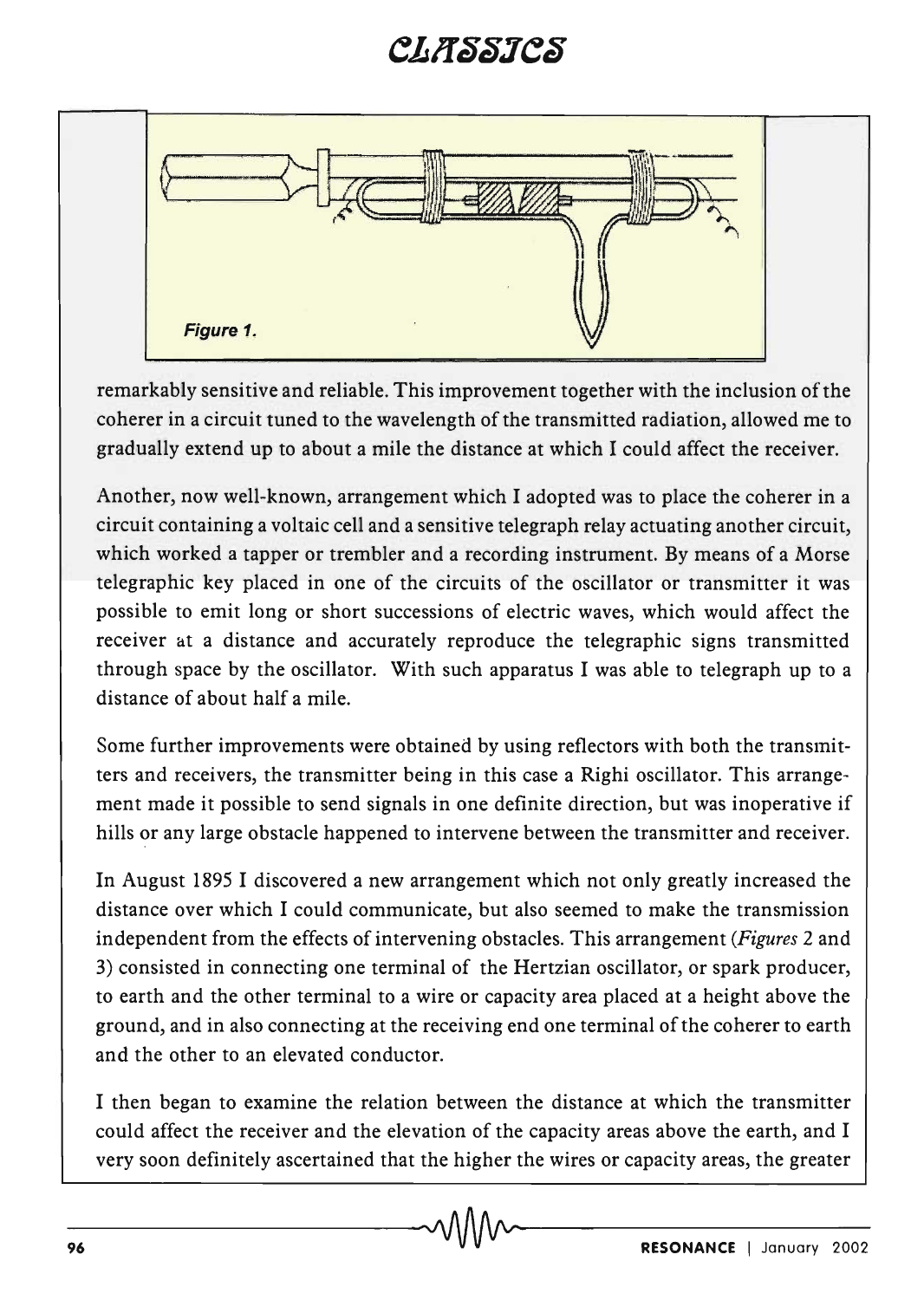

the distance over which it was possible to telegraph. Thus I found that when using cubes of tin of about 30 cm side as elevated conductors or capacities, placed at the top of poles 2 meters high, I could receive signals at 30 meters distance, and when placed on poles 4 meters high, at 100 meters, and at 8 meters high at 400 meters. With larger cubes 100 cm side, fixed at a height of 8 meters, signals could be transmitted 2,400 meters all round.

These experiments were continued in England, where in September 1896 a distance of 1 3/4miles was obtained in tests carried out for the British Government at Salisbury. The distance of communication was extended to 4 miles in March 1897, and in May of the same year to 9 miles.

In all these experiments a very small amount of electrical power was used, the high tension current being produced by an ordinary Rhumkorff coil. The results obtained attracted a good deal of public attention at the time, such distances of communication being considered remarkable. I have explained, the main feature in my system consisted in the use of elevated capacity areas or antennae attached to one pole of the high frequency oscillators and receivers, the other pole of which was earthed. The practical value of this innovation was not understood by many physicists for quite a considerable period, and the results which I obtained were by many erroneously considered simply due to efficiency in details of construction of the receiver, and to the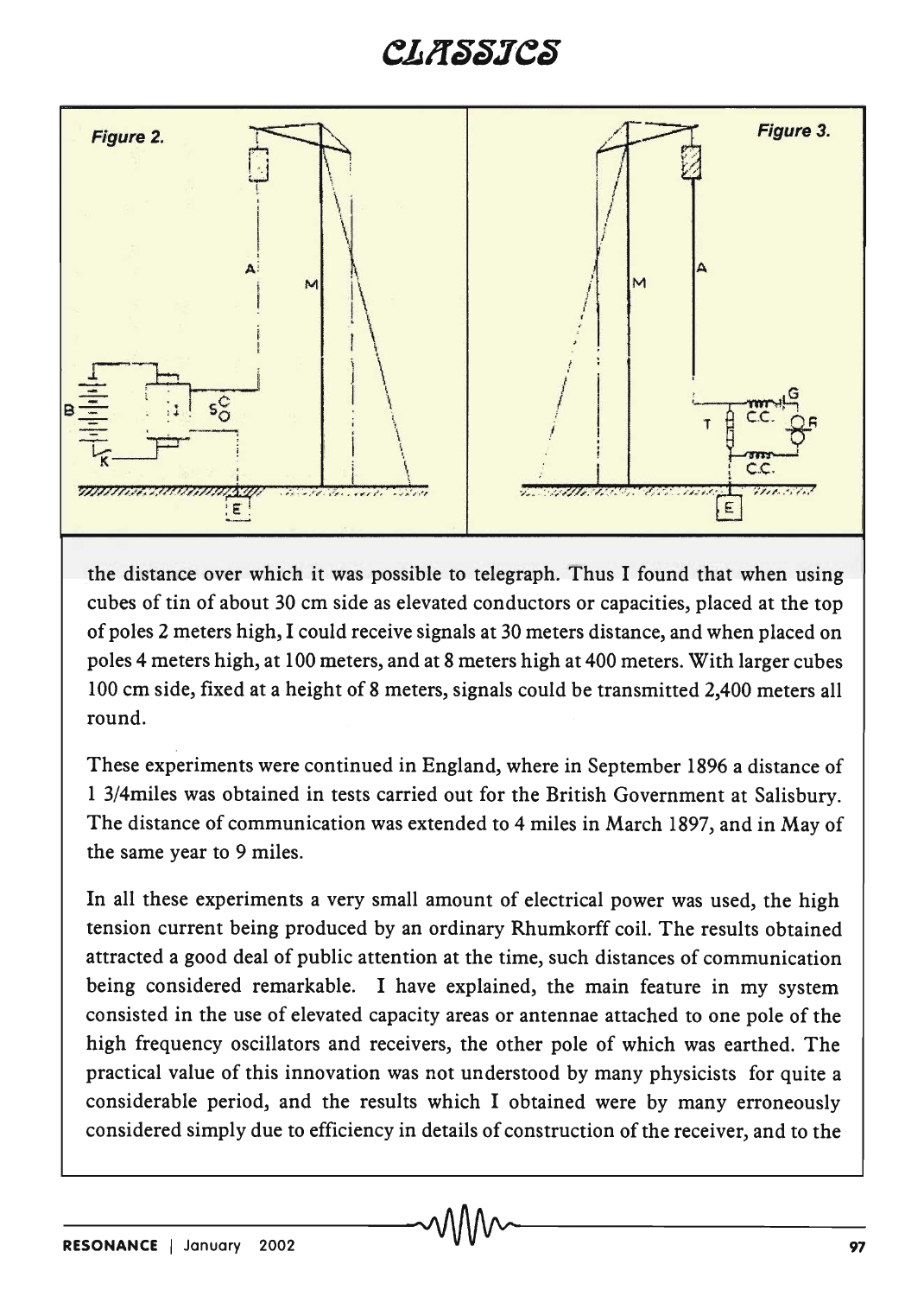employment of a large amount of energy. Others did not overlook the fact that a radical change had been introduced by making these elevated capacities and the earth form part of the high frequency oscillators and receivers. Prof. Ascoli of Rome gave a very interesting theory of the mode of operation of my transmitters and receivers in the *Elettricista* (Rome) issue of August 1897, in which he correctly attributed the results obtained to the use of elevated wires or antennae. Prof. A. Slaby of Charlottenburg, after witnessing my tests in England in 1897, came to somewhat similar conclusions. Many technical writers have stated that an elevated capacity at the top of the vertical wire is unnecessary. This is true if the length or height of the wire is made sufficiently great, but as this height may be much smaller for a given distance if a capacity area is used, it



is more economical to use such capacities, which now usually consist of a number of wires spreading out from the top of the vertical conductor.

The necessity or utility of the earth connection has been sometimes questioned, but in my opinion no practical system of wireless telegraphy exists where the instruments are not connected to earth. By 'connected to earth' I do not necessarily mean an ordinary metallic con-

nection as used for ordinary wire telegraphs. The earth wire may have a condenser in series with it, or it may be connected to what is really equivalent, a capacity area placed close to the surface of the ground *(Figure* 4). It is now perfectly well known that a condenser, if large enough, does not prevent the passage of high frequency oscillations, and therefore in these cases the earth is for all practical purposes connected to the antennae.

After numerous tests and demonstrations in Italy and England over distances varying up to 40 miles, communication was established for the first time across the English Channel between England and France in March 1899 *(Figure 5).* 

At the time (twelve years ago) when communication was first established by means of radiotelegraphy between England and France, much discussion and speculation took \_\_\_\_\_\_\_\_ ,AAflAA, \_\_ ------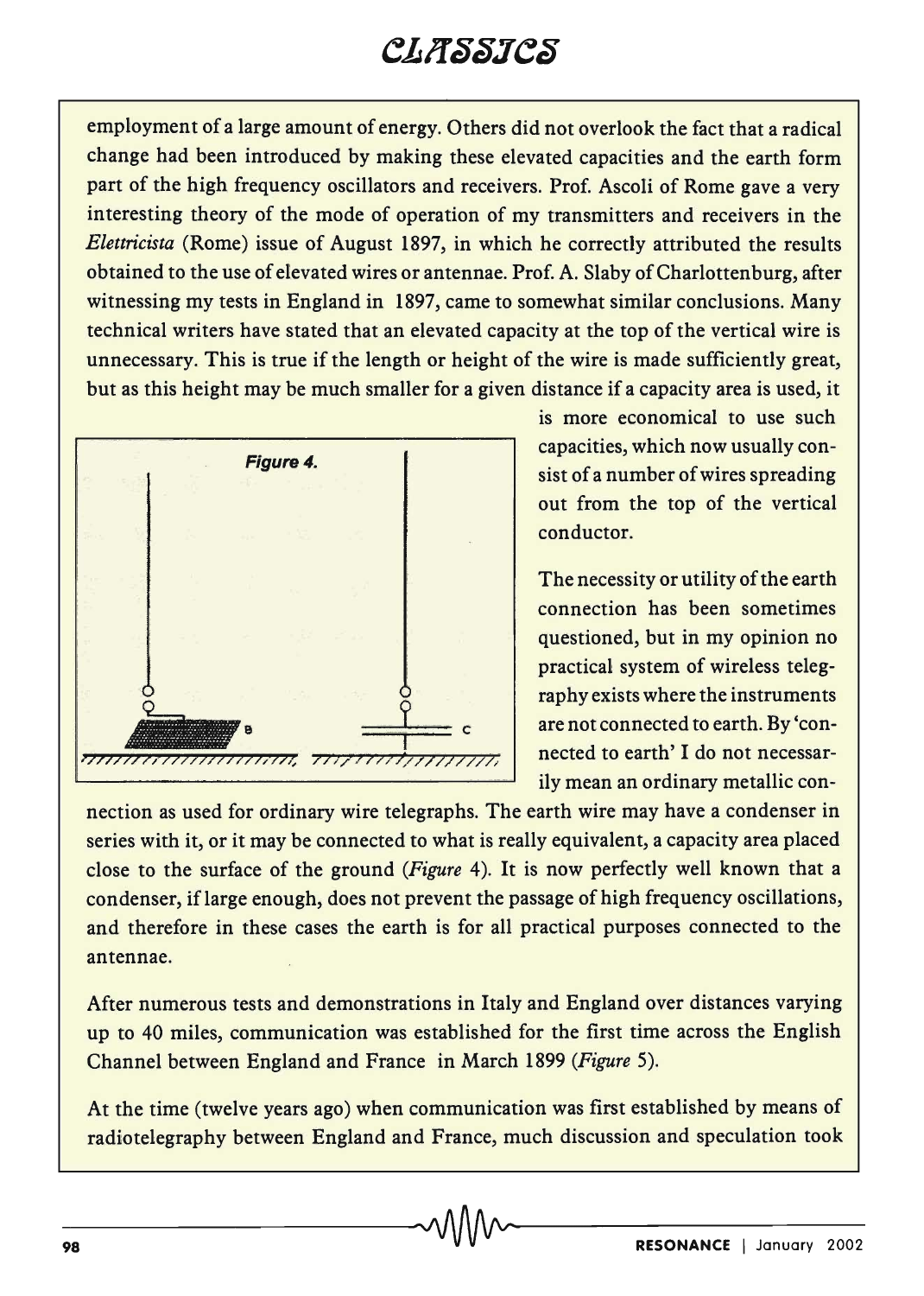

Figure 5. place as to whether or not wireless telegraphy would be practicable for much longer distances than those then covered, and a some-what general opinion prevailed that the curvature of the Earth would be an insurmountable obstacle to long distance transmission, in the same way as it was, and is, an obstacle to signalling over considerable distances by means of light flashes. Difficulties were also anticipated as to the possibility of being able to control the large amount of energy which it appeared would be necessary to cover long distances.

> What often happens in pioneer work repeated itself in the case of radio telegraphy, the anticipated obstacles or difficulties were

either purely imaginary or else easily surmountable, but in their place unexpected barriers manifested themselves, and recent work has been mainly directed to the solution of problems presented by difficulties which were certainly neither expected nor anticipated when long distances were first attempted. With regard to the presumed obstacle of the curvature of the Earth, I am of opinion that those who anticipated difficulties in consequence of the shape of our planet had not taken sufficient account of the particular effect of the earth connection to both transmitter and receiver, which earth connection introduced effects of conduction which were generally at that time over-looked. Physicists seemed to consider for a long time that wireless telegraphy was solely dependent on the effects of free Hertzian radiation through space, and it was years before the probable effect of the conductivity of the Earth between the stations was satisfactorily considered or discussed. Lord Rayleigh, in referring to transatlantic telegraphy, stated in May 1903 : "The remarkable success of Marconi in signalling across the Atlantic suggests a more decided bending or diffraction of the waves round the perturberant Earth than had been expected, and it imparts a great interest to the theoretical problem".

The belief that the curvature of the Earth would not stop the propagation of the waves, and the success obtained by syntonic methods in preventing mutual interference, led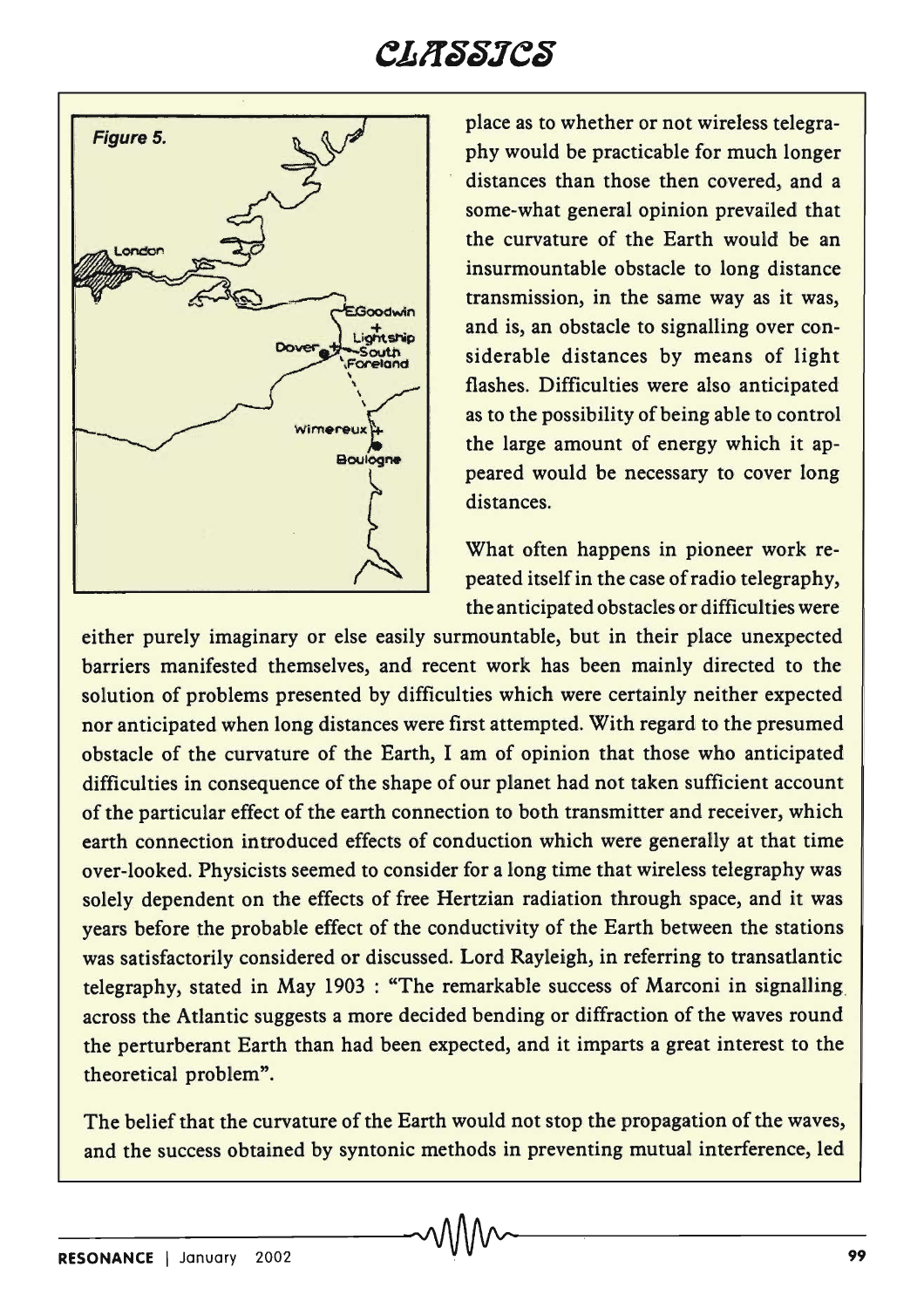me in 1900 to decide to attempt the experiment of testing whether or not it would be possible to detect electric waves over a distance of 4,000 kilometers, which, if successful, would immediately prove the possibility of telegraphing without wires between Europe and America. The experiment was in my opinion of great importance from a scientific point of view, and I was convinced that the discovery of the possibility to transmit electric waves across the Atlantic Ocean, and the exact knowledge of the real conditions under which telegraphy over such distances could be carried out, would do much to improve our understanding of the phenomena connected with wireless transmission. The transmitter erected at Poldhu, on the coast of Cornwall, was similar in principle to the one I have already referred to, but on a very much larger scale than anything previously attempted.

The power of the generating plant was about 2S kilowatts. Numerous difficulties were encountered in producing and controlling for the first time electrical oscillations of such power. In much of the work I obtained valuable assistance from Prof. J A Fleming,

Mr R N Vyvyan, and Mr W S Entwistle. My previous tests had convinced me that when endeavouring to extend the distance of communication, it was not merely sufficient to augment the power of the electrical energy of the sender, but that it was also necessary to increase the area or height of the transmitting and receiving elevated conductors. As it would have been too expensive to employ vertical wires of great height, I decided to increase their number and capacity, which seemed likely to make



possible the efficient utilization of large amounts of energy.

The arrangement of transmitting antennae which was used at Poldhu is shown in *Figure* 6, and consisted of a fan-like arrangement of wires supported by an insulated stay between masts only 48 meters high and 60 meters apart. These wires converged together at the lower end and were connected to the transmitting apparatus contained in a building. For the purpose of the test a powerful station had been erected at Cape Cod, near New York, but the completion of the arrangements at that station were delayed in consequence of a storm which destroyed the masts and antennae. I therefore decided to try the experiments by means of a temporary receiving station erected in Newfound-